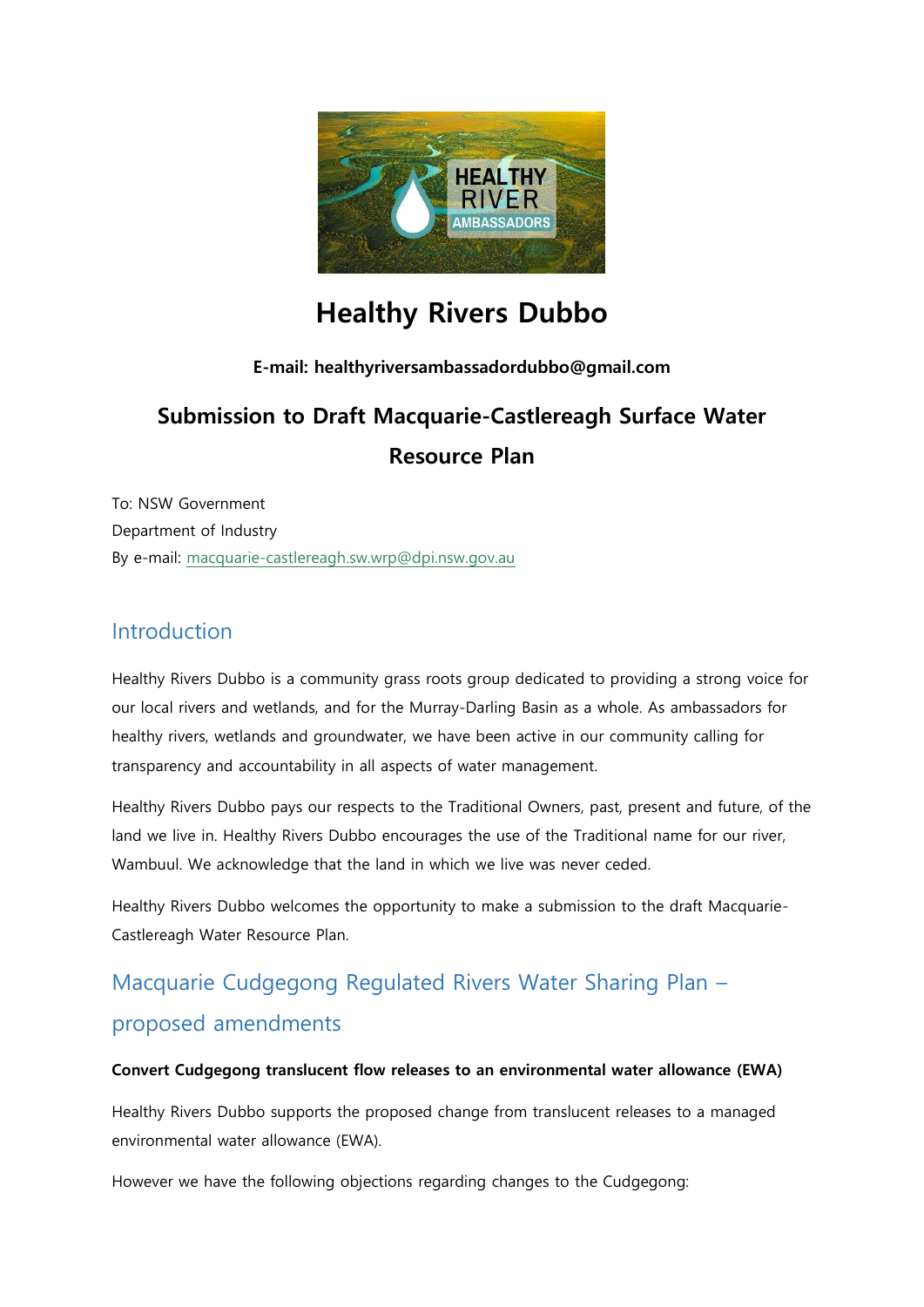a) We object to the limitation of availability of EWA below 110GL dam level. Having a minimum volume of 70GL in Windamere dam is 7 years water supply for Mudgee and surrounding communities, we feel that is plenty of water security. 110GL levels would be up to 11 or 12 years water supply for communities, which is disproportionate to the situation in Burrendong dam. The more often the Cudgegong River has environmental water releases, the less the requirement there is for bulk water transfers.

b) We object to using floodplain harvesting (FPH) volume calculations to frame the final sizing of the Cudgegong EWA. The volume should be based solely on the equivalent to the long term availability of the 10 GL translucent account which was around 14 GL. Reducing the EWA to 12.3GL to allow room for FPH volumes is unacceptable.

c) When environmental water is released from Windermere dam and ends up in Burrendong dam, it should be added to the existing environmental accounts in Burrendong dam. We argue strongly that once water is classified as environmental water in any part of the system, it must remain environmental water.

# **Review of the environmental flow rules for the Macquarie environmental water allowance (EWA)**

We support the proposed changes the EWA sub-allowances 60% active 40% translucent.

# **Formalise historic practice of providing a stock and domestic replenishment flow to the Macquarie River below Oxley**

We support the proposal to formalise the Stock & Domestic flow below Oxley. It is very important that the Macquarie Cudgegong Regulated Rivers Water Sharing Plan have an End of System Target Flow, which would provide replenishment of the Oxley waterhole, among many other environmental advantages, discussed further below.

### **Review volumetric trade limits to provide more flexibility for water users**

Healthy Rivers Dubbo supports the increase in volumetric trade limit on Bulgeraga Creek from 33GL to 45GL.

We are very concerned that the Macquarie Cudgegong Regulated Rivers Water Sharing Plan says nothing about channel sharing. We have seen many examples throughout the entire Murray-Darling Basin where environmental deliveries are given a lower priority than irrigation orders when there are constraints to delivery. There needs to be a channel sharing clause inserted into the Macquarie Cudgegong Regulated Rivers Water Sharing Plan that explains that the delivery of water is prioritised on a first in best dressed case when restricted channel capacity creates a conflict.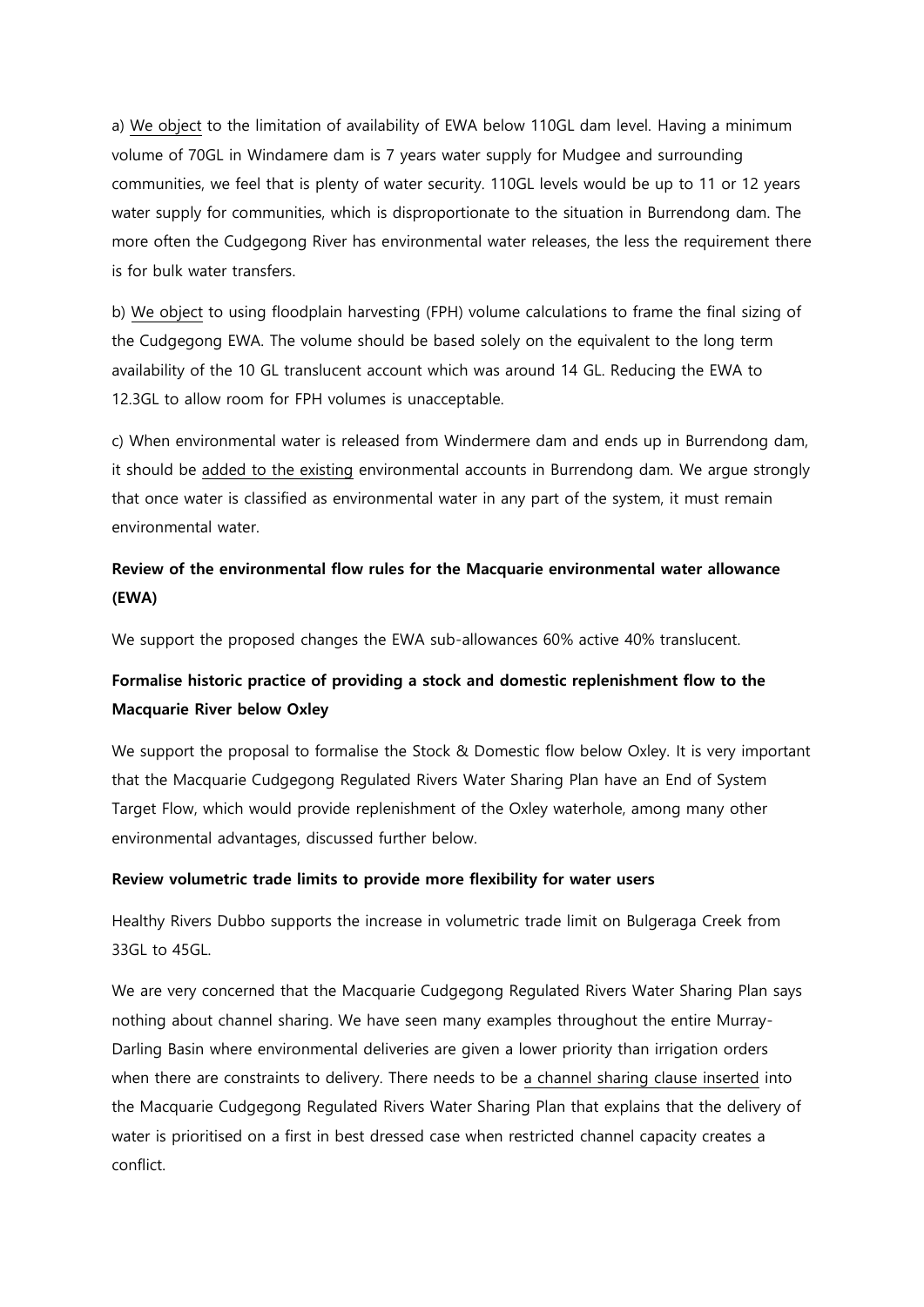#### **Incorporation of floodplain harvesting (regulated river) access licences**

Healthy Rivers Dubbo is very concerned at the lack of clear and transparent information about floodplain harvesting (FPH) available at the time that this draft Water Resource Plan is on public exhibition. We are following the development of the NSW Floodplain Harvesting Policy, and will continue to attend public consultations on FPH, and make submissions outlining our many concerns. The serious concerns we have about FPH include but are not limited to - the lack of assessment of the historic cumulative environmental impact of FPH on downstream rivers and wetlands; a lack of evidence that FPH will be accurately capped to 93/94 levels of development; and the disproportionate carryover provisions up to 500% for FPH that will allow large annual allowances to accrue, negatively impacting on planned environmental water by reducing water available for downstream rivers and wetlands.

It is not right that the draft Macquarie Castlereagh Water Resource Plan is on exhibition for comment without knowing the volume of floodplain harvest take, or the cumulative environmental impact.

# Macquarie Bogan Unregulated Rivers Water Sharing Plan – proposed changes

### **Floodplain Harvesting**

Clause 47a of the unregulated WSP (1) we strongly object to an available water determination that is 2ML per unit share. That extra bonus handout of 1ML to irrigators directly reduces planned environmental water and downstream environments, like the internationally significant Macquarie Marshes, and communities like Louth, Tilpa and Wilcannia.

Part 12 Amendment of this Plan, 87 Other (10) of the Draft Water Sharing Plan for the Macquarie Bogan Unregulated Rivers Water Source 2012 (amended 2012) states:

This plan may be amended to amend, omit or insert any rule or provision relating to floodplain harvesting (unregulated river) access licences.

We are extremely concerned about the transparency of the accreditation process for this Water Resource Plan when it contains such open-ended clauses, effectively a blank cheque for writing floodplain harvesting into the WRP.

### **Connectivity**

The connection of the Wambuul to the Barwon is crucial to the existence of a naturally occurring native fish population in the Macquarie. Golden Perch, for example, do not breed in Wambuul. From the Barwon, they pick up signals in the water and know that conditions are just right for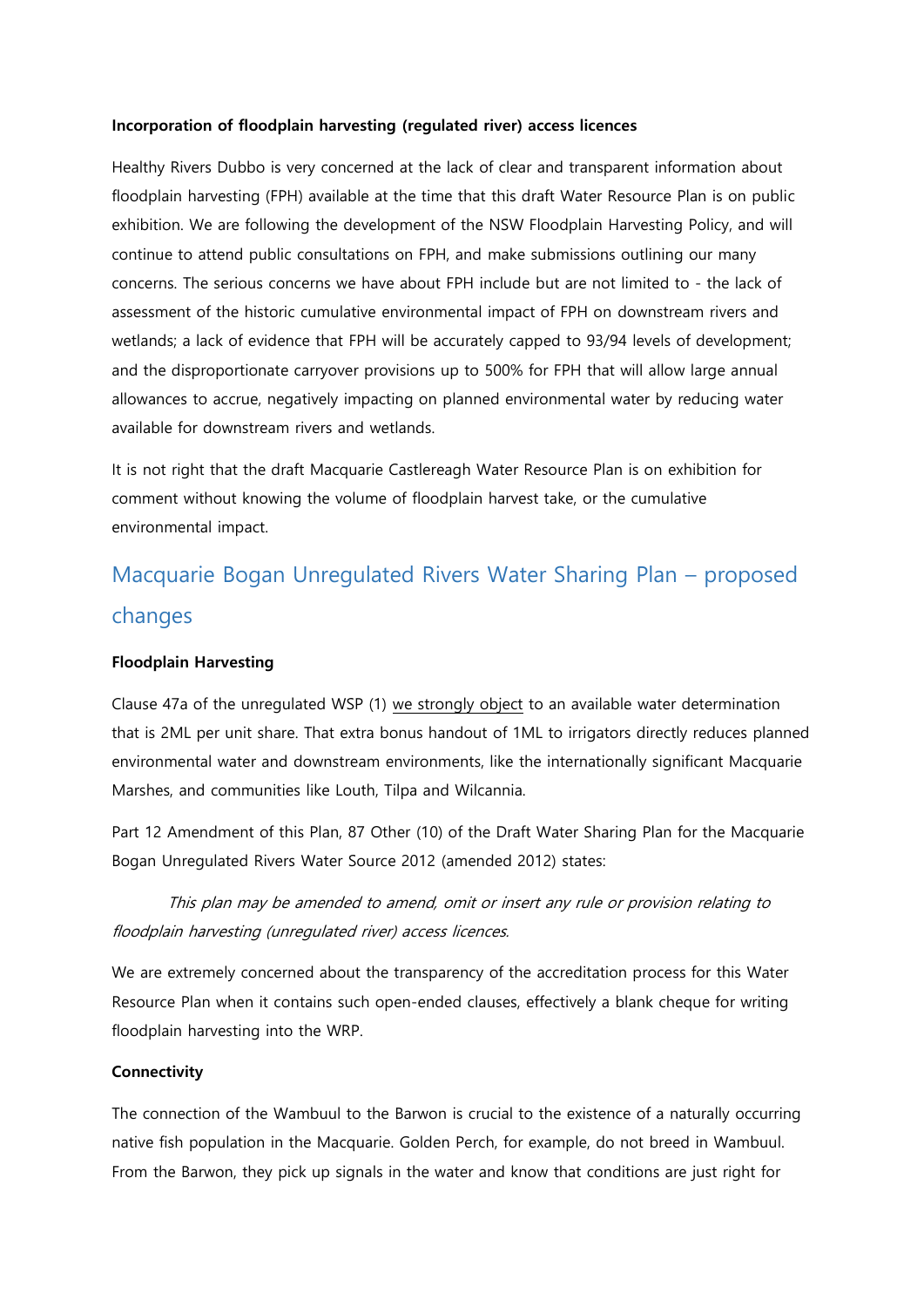feeding in Wambuul, and they migrate through the lower Macquarie (when levels are over 50cm depth), and find themselves in the banquet that is the Macquarie Marshes and Wambuul.<sup>1</sup>

Since the dams have gone in, the frequency and duration of connectivity events is the inverse of what it was. That is the result of dams withholding enormous volumes of water and the extraction of a significant portion of water from the valley.

There must be a clause added to the Unregulated Macquarie WSP that mandates connection events.

# Castlereagh Unregulated River Water Sharing Plan – proposed changes

Gauges and meters to measure water use must be installed as a high priority of the Castlereagh Unregulated River Water Sharing Plan. In the current WSP, cease-to-pump and start-to-pump rules are associated with specific water heights in different river reaches. This was to be managed by a new river gauge that was never installed.

The draft Castlereagh Unregulated River Water Sharing Plan intends to revert the rules to suit the way the river has been run over the last 10 years, instead of installing the gauges and following the rules set out in the current water sharing plan.

As there must be no net reduction in 'planned' environmental water (as per Basin Plan 10.28 "No net reduction in the protection of planned environmental water") in this water resource plan, Healthy Rivers Dubbo expects the MDBA to insist the new gauges are installed in the Castlereagh River, and the existing cease-to-pump and start-to-pump rules be activated as per the current water sharing plan. If this does not occur, the result is undeniably a reduction in planned environmental water in the Castlereagh River, and the draft Castlereagh Unregulated River Water Sharing Plan does not comply with Basin Plan requirements.

# Other Changes

**.** 

# **Environmental Water must have legal protection from extraction in every water sharing plan in the Murray-Darling Basin**

All environmental water ('planned' and 'held' under entitlement) must be protected within and between valleys, including over state borders (as per recommendation 10 and 11 of the MDBA's Murray-Darling Basin Water Compliance Review, Recommendation 10 of the independent Review

<sup>1</sup> <http://www.environment.gov.au/water/cewo/publications/making-the-connection>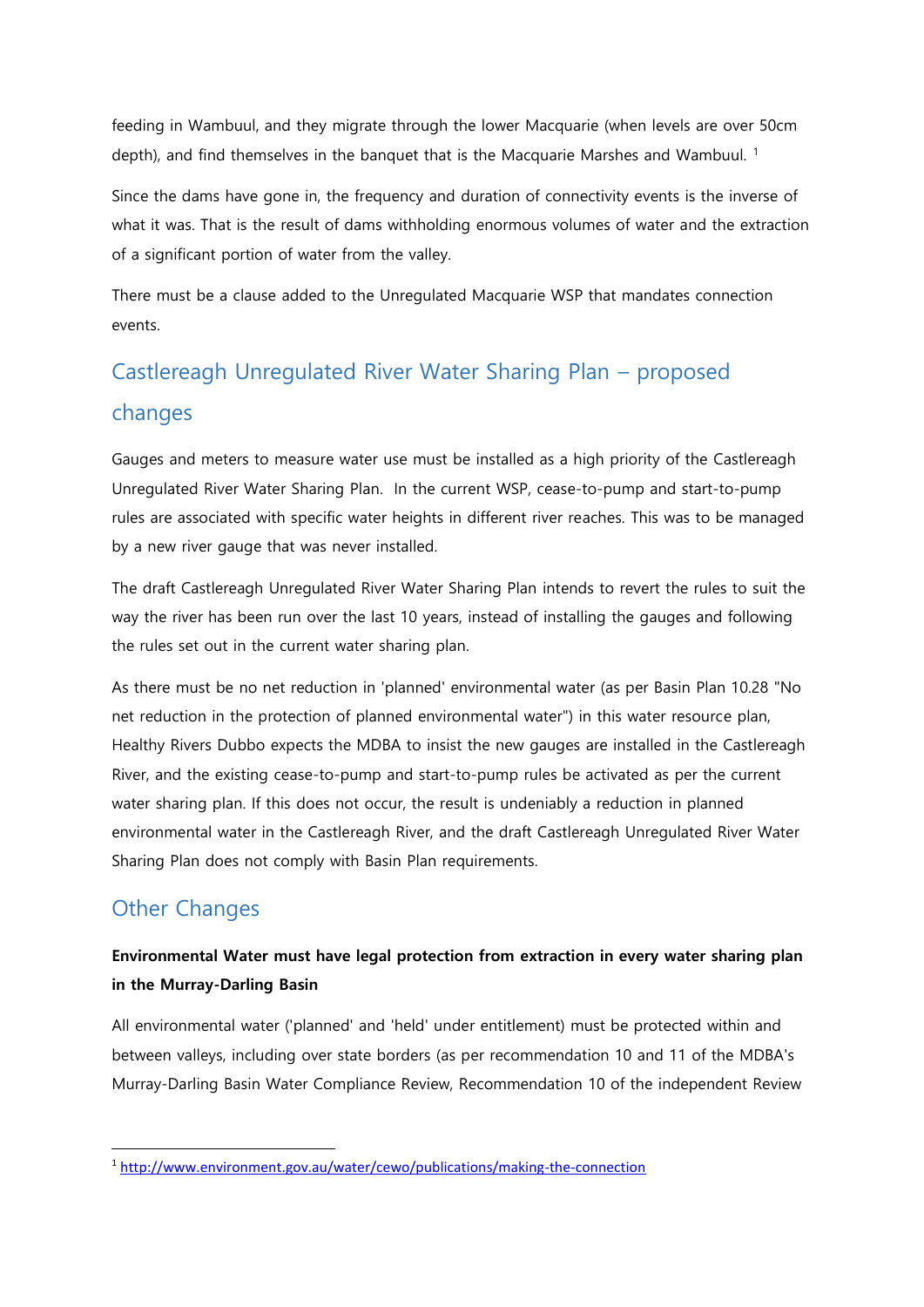Panel's report (Nov 2017), and Chapter 5 of the Independent investigation into NSW water management and compliance interim report (Ken Matthews, Sept 2017).)

Water purchased by the public to stay in rivers and wetlands, must actually stay in the rivers and wetlands. We expect to see clauses included in all water sharing plans that act as surrogates for protection of environmental water, as mechanisms such as ministerial embargoes are vulnerable to political influence and do not always provide the level of protection required. The legal protection of all publicly owned environmental water must be a rule within all the Water Sharing Plans in the Murray-Darling Basin, along with adjustments to licence conditions that completely embargo the extraction of environmental water.

## **Calculations made without using inflow figures before 2004**

Healthy Rivers Dubbo is very concerned that decisions on water allocations are made using inflow data exclusively from before 2004. All the available data should be included in the modelling calculations to determine water availability, otherwise the process is stuck in the past, and tends to result in more water being available for extraction. Modelling needs to draw on recent inflow data to remain relevant and adaptive as the climate dries.

This is a high risk approach to water management under climate change scenarios. WaterNSW need to be directed to ensure that there are sufficient amounts of water held in reserve to provide for the health of rivers, native fish, vegetation and wetlands when water sharing plans are suspended.

There is growing concern in NSW towns west of the Great Divide as rivers dry up, dams empty and fish die. We are concerned that we will run out of water if the current extreme drought continues past the 2019 winter. Given the reality of man-made climate change, this is an acute possibility, and the thought of what reality awaits us this time next year if the drought continues is of the highest concern.

### **3 rd Party impacts**

We request that all decisions in the three Water Sharing Plans under this Water Resource Plan that have been accredited to 'third party impacts' be identified and be communicated clearly to us.

### **Macquarie Marshes**

### Declining Health

Since the advent of major flood irrigated cotton development in the catchment during the 1990's, the core Macquarie Marshes has reduced from 72,000 ha to 20,000 ha.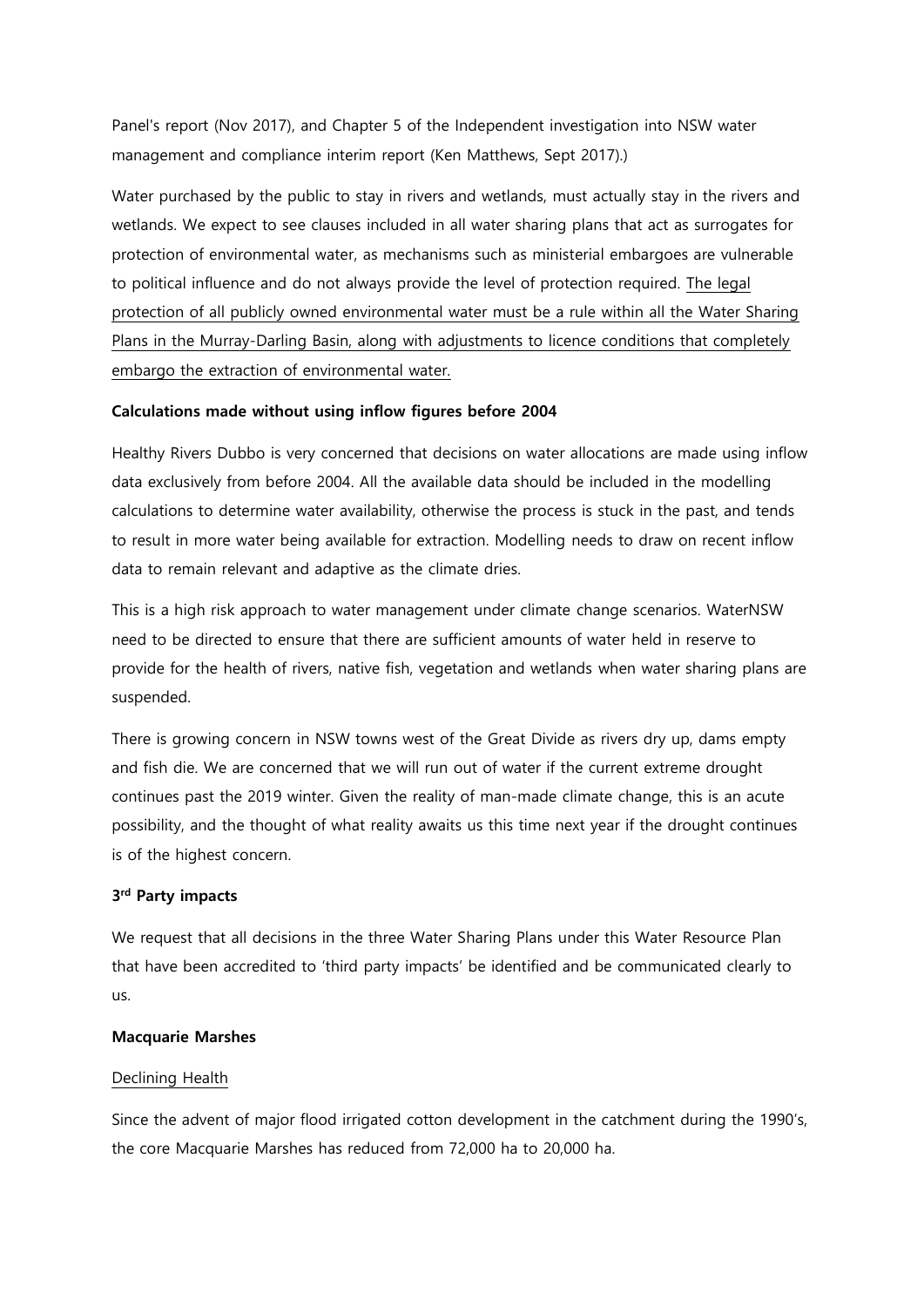The Macquarie Marshes Water Management Plan (DLWC & NPWS 1996) gives a figure of approximately 150,000 hectares for the study area, consisting of 72,000 hectares of semipermanent wetland, 59,000 hectares of ephemeral wetland and 23,000 hectares of dryland vegetation within the boundary (Wilson 1992). The ecological condition of the marshes has declined since the Ramsar listing in 1986, and since 2000 the decline has been accelerating (Bacon 1996, 2004; Summerell 2004). Similarly, much of the semi-permanent wetland identified in the 1996 management plan is in poor condition, or no longer present (Bowen & Simpson 2010). <sup>2</sup>

According to KBAS IN DANGER THE STATE OF AUSTRALIA'S KEY BIODIVERSITY AREAS IN 2017 report  $3$ 

In 2013, the Wetlands and inner floodplains of the Macquarie Marshes were listed as an Endangered Ecological Community under the EPBC Act. While this listing was initially supported by government, subsequent political pressure saw the decision reversed. However, this decision was mere politics; in reality, the Macquarie Marshes are at great risk of ongoing decline and loss of biodiversity…

…the importance of the Macquarie Marshes to the Endangered Australasian Bittern, one of the trigger species for which the Marshes were declared a KBA. The Marshes' extensive reedbeds and sedgelands provide high quality breeding and foraging habitat for Australasian Bitterns, but like many of the once-extensive wetlands in the Murray–Darling Basin, the over-extraction of water and land use for agriculture, combined with drought, have greatly reduced the extent and quality of these habitats, with large areas transitioning to chenopod shrubland.

In the early 1990s, an area of around 72,000 hectares of semi-permanent wetland vegetation was mapped in the Macquarie Marshes. More recent vegetation mapping indicates this area has declined since then, with a core of approximately 20,000 hectares present…

#### Obligation under international agreements

 $\overline{a}$ 

The Macquarie Marshes Nature Reserve, "Wilgara" Wetland and U Block are listed on the Ramsar Convention of Wetlands of International Importance. The Nature Reserve is also listed on the Japan - Australia Migratory Bird Agreement (JAMBA) and the China - Australia Migratory Bird

<sup>2</sup> https://www.environment.nsw.gov.au/-/media/OEH/Corporate-Site/Documents/Water/Water-for-theenvironment/macquarie-marshes-adaptive-environmental-management-plan-100224.pdf

<sup>&</sup>lt;sup>3</sup> KBAs in danger: the state of Australia's key biodiversity areas in 201[7Samantha Vine,](https://apo.org.au/node/92826) [Golo Maurer,](https://apo.org.au/node/92836) [Jenny Lau,](https://apo.org.au/node/92851) Margaret [Quixley,](https://apo.org.au/node/92856) [Connie Warren](https://apo.org.au/node/92861) [BirdLife Australia](https://apo.org.au/node/66014) [https://apo.org.au/sites/default/files/resource-files/2017/06/apo-nid92866-](https://apo.org.au/sites/default/files/resource-files/2017/06/apo-nid92866-1235036.pdf) [1235036.pdf](https://apo.org.au/sites/default/files/resource-files/2017/06/apo-nid92866-1235036.pdf)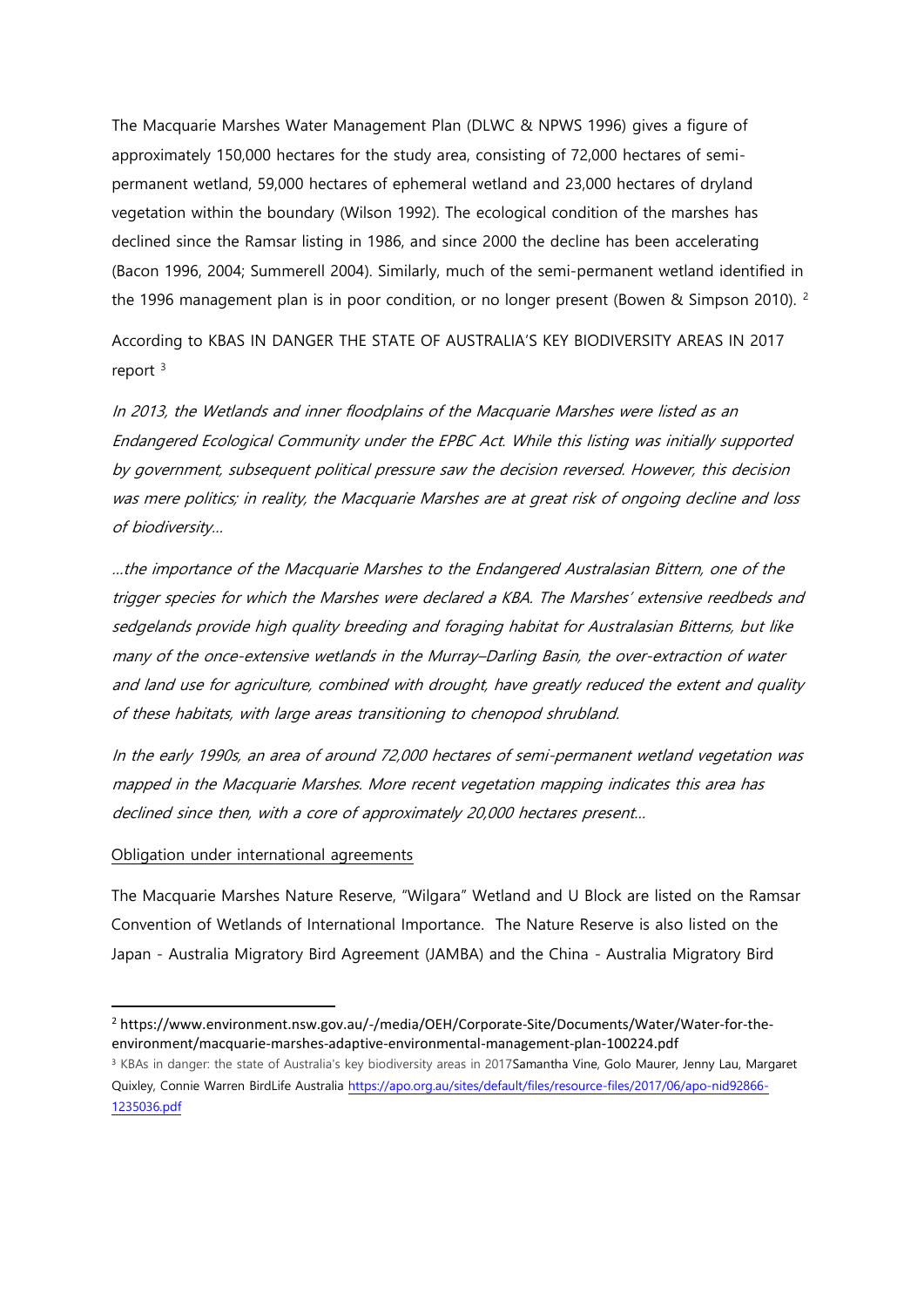Agreement (CAMBA) along with several other agreements. The Water Act 2007 is clear that international agreements must be honoured:

'to give effect to relevant international agreements (to the extent to which those agreements are relevant to the use and management of the Basin water resources) and, in particular, to provide for special measures, in accordance with those agreements, to address the threats to the Basin water resources'

A notification of change to ecological character was submitted to the Ramsar secretariat under Article 3.2 of the Ramsar Convention in 2009. <sup>4</sup>

## The Water Act 2007, Basin Plan and WRPs

The Water Act 2007<sup>5</sup> says that the ecological values of the Murray-Darling Basin must be protected and restored:

'to protect, restore and provide for the ecological values and ecosystem services of the Murray-Darling Basin (taking into account, in particular, the impact that taking of water has on the watercourses, lakes, wetlands, ground water and water-dependent ecosystems that are part of the Basin water resources and on associated biodiversity)'

All Water Resource Plans must enable achievement of the agreed hydrological objectives and support the ecological objectives described in the Basin Plan and related documents. (as per Basin Plan s10.26: (1): "A water resource plan must provide for environmental watering to occur in a way that: (a) is consistent with: (i) the environmental watering plan; and (ii) the Basin-wide environmental watering strategy; and (b) contributes to the achievement of the objectives in Part 2 of Chapter 8")

# Failure to meet Basin Plan environmental outcomes

The MDBA "Proposed Environmentally Sustainable Level of Take" for Surface Water of the MDB: Method and Outcomes - November 2011 <sup>6</sup> page 120, has the expected outcomes for the Macquarie-Castlereagh:

# 9.6.3 Ecological targets

**.** 

Given the environmental values contained within the Macquarie‐Castlereagh catchment, ecological targets were developed focusing on the lower Macquarie River including the Macquarie Marshes.

<sup>4</sup> [http://www.environment.gov.au/water/topics/wetlands/database/pubs/28-statement-of-reasons-3-2](http://www.environment.gov.au/water/topics/wetlands/database/pubs/28-statement-of-reasons-3-2-notification-20100204.pdf) [notification-20100204.pdf](http://www.environment.gov.au/water/topics/wetlands/database/pubs/28-statement-of-reasons-3-2-notification-20100204.pdf)

<sup>5</sup> <https://www.legislation.gov.au/Details/C2018C00505>

<sup>6</sup> <https://www.mdba.gov.au/sites/default/files/pubs/eslt-mdba-report.pdf>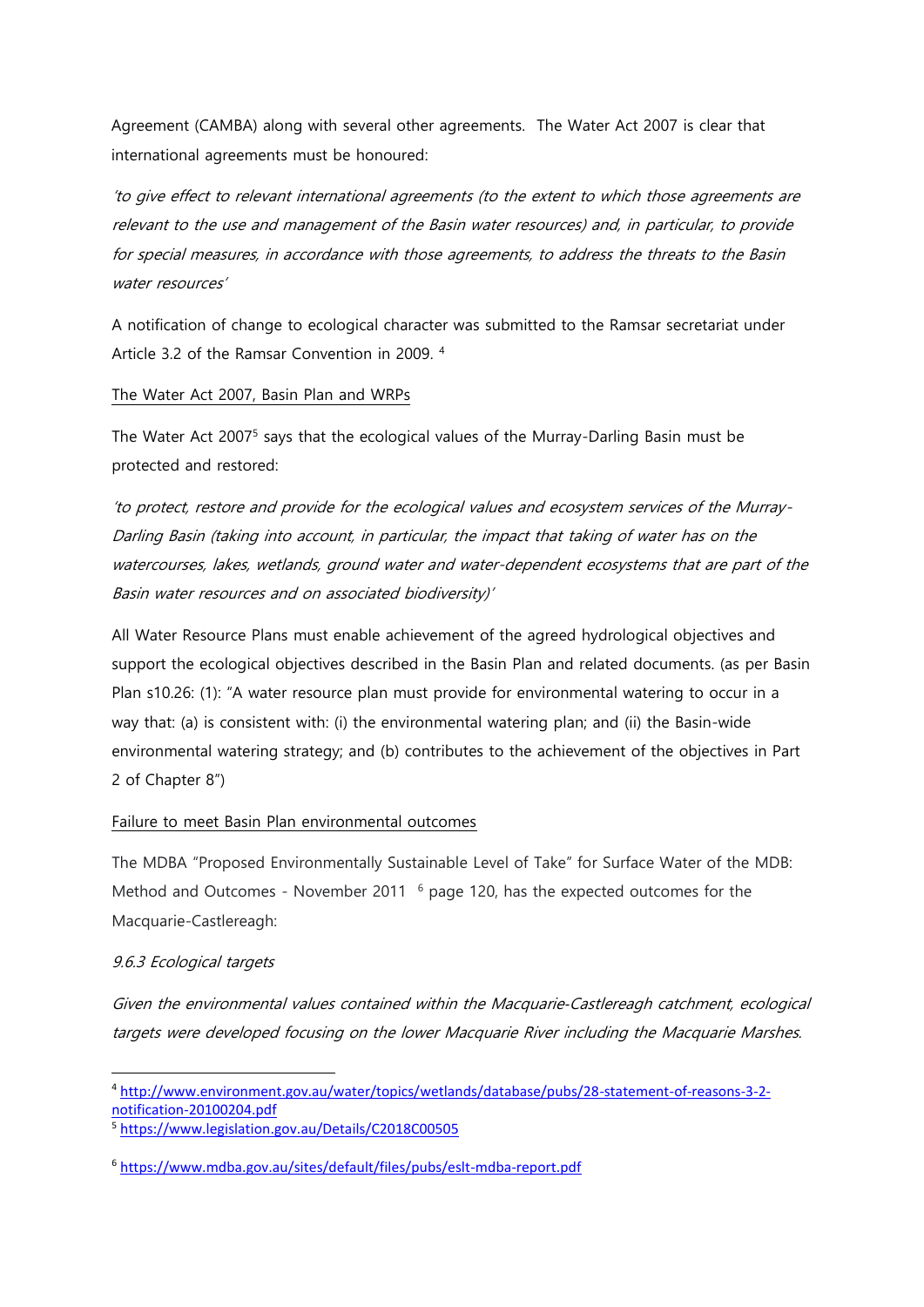Within the constraint of being deliverable in a working river system, the ecological targets focus on providing a flow regime which:

 $\bullet$  ensures the current extent of native vegetation of the riparian, floodplain and wetland communities is sustained in a healthy, dynamic and resilient condition.

 supports recruitment opportunities for a range of native aquatic species (e.g. fish, frogs, turtles, invertebrates)

 supports key ecosystem functions, particularly those related to connectivity between the river and the floodplain

 supports the habitat requirements of waterbirds and is conducive to successful breeding of colonial nesting waterbirds.

The current environmental condition of the Macquarie Marshes is far worse than the required outcomes of 2011, as detailed above in the Declining Health section.

### In summary

The current Macquarie Bogan Unregulated Rivers Water Sharing Plan and Macquarie Cudgegong Regulated Rivers Water Sharing Plan are failing the Macquarie Marshes. The risk assessment attached to this very WRP sets out that the Macquarie Marshes and other environmental assets are under high risk of not receiving enough environmental water. The changes proposed in the draft plans for review as a part of the Water Resource Plan accreditation process will not reverse the Marshes' fortunes, and therefore do not meet the requirements of the Basin Plan and the Water Act 2007.

# **Compliance assessment advisory committees (CAGs)**

Healthy Rivers Dubbo objects to CAGs being given the responsibility for providing advice to the minister on the plan's assessment and compliance clauses. The CAGs do not represent the broad interests of the valley and are skewed to license-holders only.

# **Environmental water advisory groups (EWAGs)**

Environmental Water Advisory Groups need to be maintained as mandatory and specifically described in Water Sharing Plans clauses. Local stakeholders including Traditional Owners, Scientists, Graziers, Irrigators, Environmental Group Representatives, CEWH and State Government Representatives share their significant local knowledge, developing unique and highly effective adaptive management skills for their local patch of river valley.

The Macquarie Cudgegong Environmental Flows Reference Group (EFRG) is a highly successful example of how these groups can operate  $-$  it is a very good model, don't change it.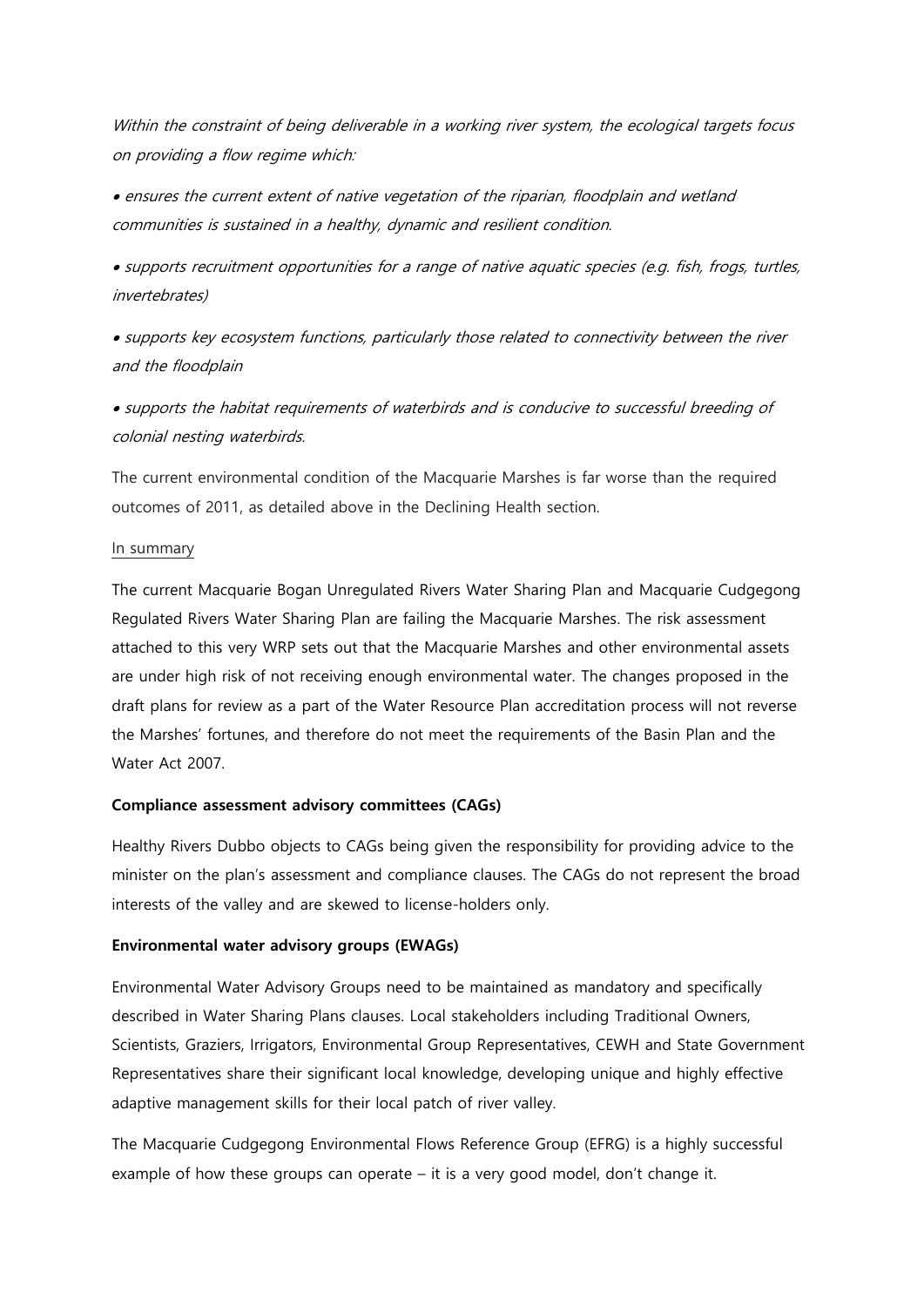Achieving connection to the Barwon is a priority every water year for the EFRG. As there is no mandatory requirement in the WSP to achieve connection, the role the EFRG plays is vital in prioritising environmental outcomes in the area.

In the 2019 water year, a connection to the Barwon was achieved that: $<sup>7</sup>$ </sup>

- Provided inflows to a section of the Barwon River downstream of Walgett that had stopped flowing for over three months.
- Improved the water quality by reducing salinity levels in the Barwon at Geera from over 10,500 µS/cm (not suitable for human consumption or irrigation) to 608 µS/cm (can be used for human and livestock consumption and irrigation).
- Topped up 175 pools identified along the 130 kilometre stretch of river between the Macquarie junction and the Brewarrina Weir. These deeper pools provide refuge in these dry periods for native fish.
- Locals around Brewarrina also saw some benefits of water flowing into the Brewarrina weir pool.

It is likely that without this flow, and the experienced management that went into its planning, Brewarrina may have run out of water like Walgett did.

# **End of System Target for the Regulated Macquarie River**

There needs to be an end of system target flow in the regulated Macquarie, otherwise there's no requirement for WaterNSW to send water out of the dam when paying customer orders slow down or stop. Having an end of system target would have many benefits for the river system, including:

- The Macquarie Marshes would not dry out as much between environmental watering events. The less parched the Marshes are, the more efficient the environmental watering is.
- Less erosion of basic landholder rights as WaterNSW is under increasing pressure to be efficient with deliveries, there has been an erosion of landholder rights in lower sections of the river.
- Connectivity to the Barwon would be easier to achieve. If the riverbeds and Marshes are primed due to water being in the environment to meet end of system targets, natural rain events and environmental watering will be much more effective in the system, and connection to the Barwon will be more likely.

**.** 

<sup>7</sup> [http://www.environment.gov.au/system/files/resources/959316fc-fe26-490d-b3c0](http://www.environment.gov.au/system/files/resources/959316fc-fe26-490d-b3c0-a42d06e278cb/files/macquarie-river-marshes-watering-event-update3-041218.pdf) [a42d06e278cb/files/macquarie-river-marshes-watering-event-update3-041218.pdf](http://www.environment.gov.au/system/files/resources/959316fc-fe26-490d-b3c0-a42d06e278cb/files/macquarie-river-marshes-watering-event-update3-041218.pdf)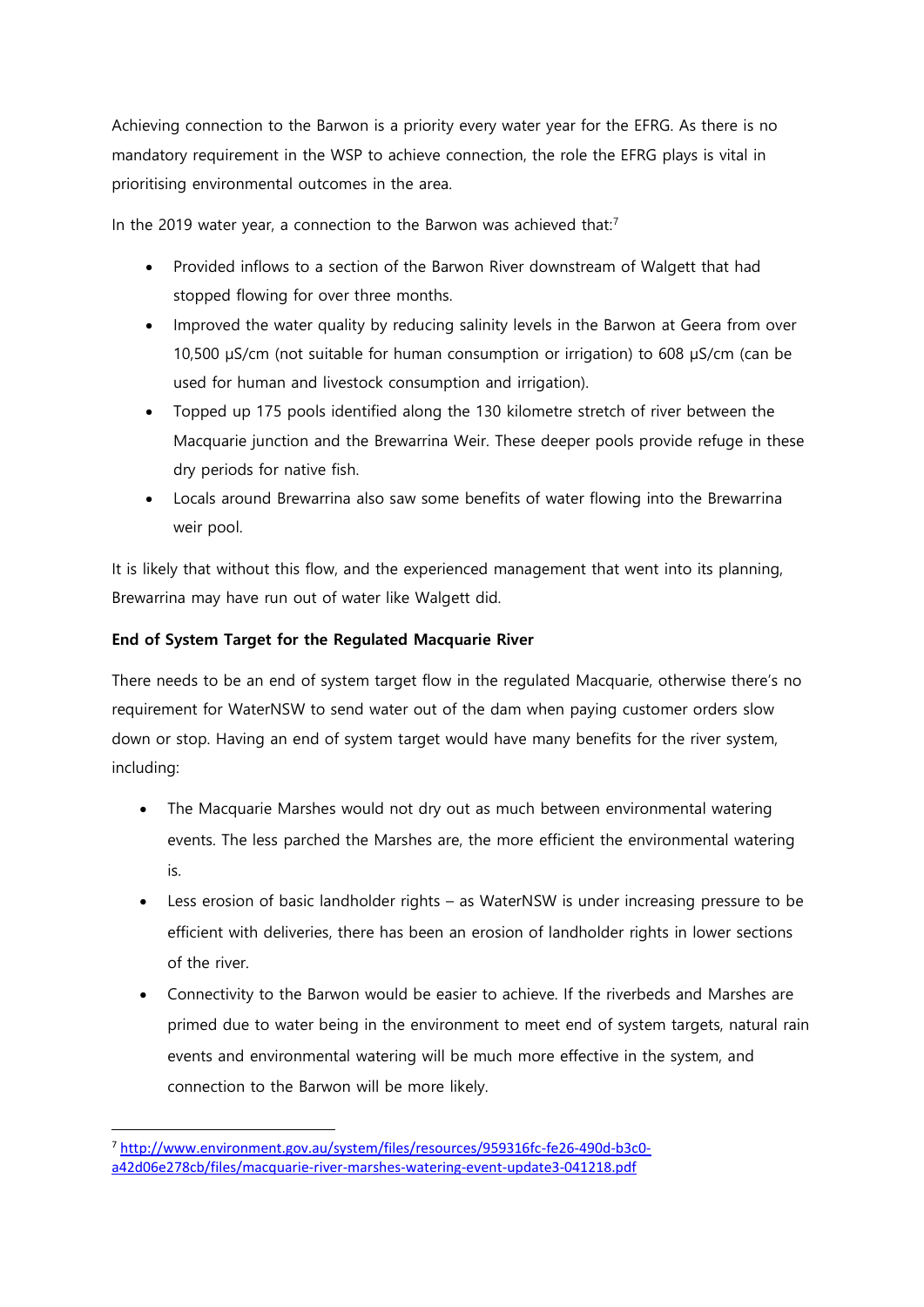Ground water replenishment - the extent to which our ground water sources in the Macquarie Valley are in non-tolerable categories of health is extremely alarming, as expressed in the risk assessment for the Macquarie Castlereagh Alluvium draft water resource plan. More water is required in our rivers for them to function in a healthy way.

Our rivers need more water in them - to support life, culture, community, sustainable economies and ground water sources. An End of System Target Flow is essential for the Macquarie Cudgegong Regulated Rivers Water Sharing Plan.

### **Access Licence Dealing Rule**

Part 10 access licence dealing rule (Minster's Note). We object very strongly to the conversion of any regulated entitlements, high security or general security from downstream water sources to connected upstream unregulated water sources under any circumstances.

Transferring a high security licence to a creek in the unregulated upper catchment has the potential to seriously degrade the environment and negatively impact on communities in the area. Healthy Rivers Dubbo is astounded that such a rule could be proposed without consultation with stakeholders, and without being highlighted in the factsheet.

#### **Connectivity**

The Macquarie River provides important inflows for the Barwon and Darling rivers, especially in late winter and early spring when other Northern Basin Rivers aren't being fed by monsoonal falls. Achieving connection to the Barwon must be a rule within the Water Sharing Plans covered by the Macquarie-Castlereagh Surface Water Resource Plan. Environmental flows are carefully planned and executed, with input from the Macquarie Cudgegong Environmental Flows Reference Group, and one important target for these planned events is to achieve connection between the Macquarie and Barwon Rivers. These events must be completely protected from extraction through clauses added to the water sharing plans, and changes to licence conditions.

#### **Mandatory Metering and Log Books**

While we are encouraged by new regulations from NSW that impose mandatory conditions relating to metering and log books by regulation, we are concerned that reference to these regulations has not been retained in the water sharing plan. What is the legal instrument that will enforce these regulations, and will this legal instrument be publically visible?